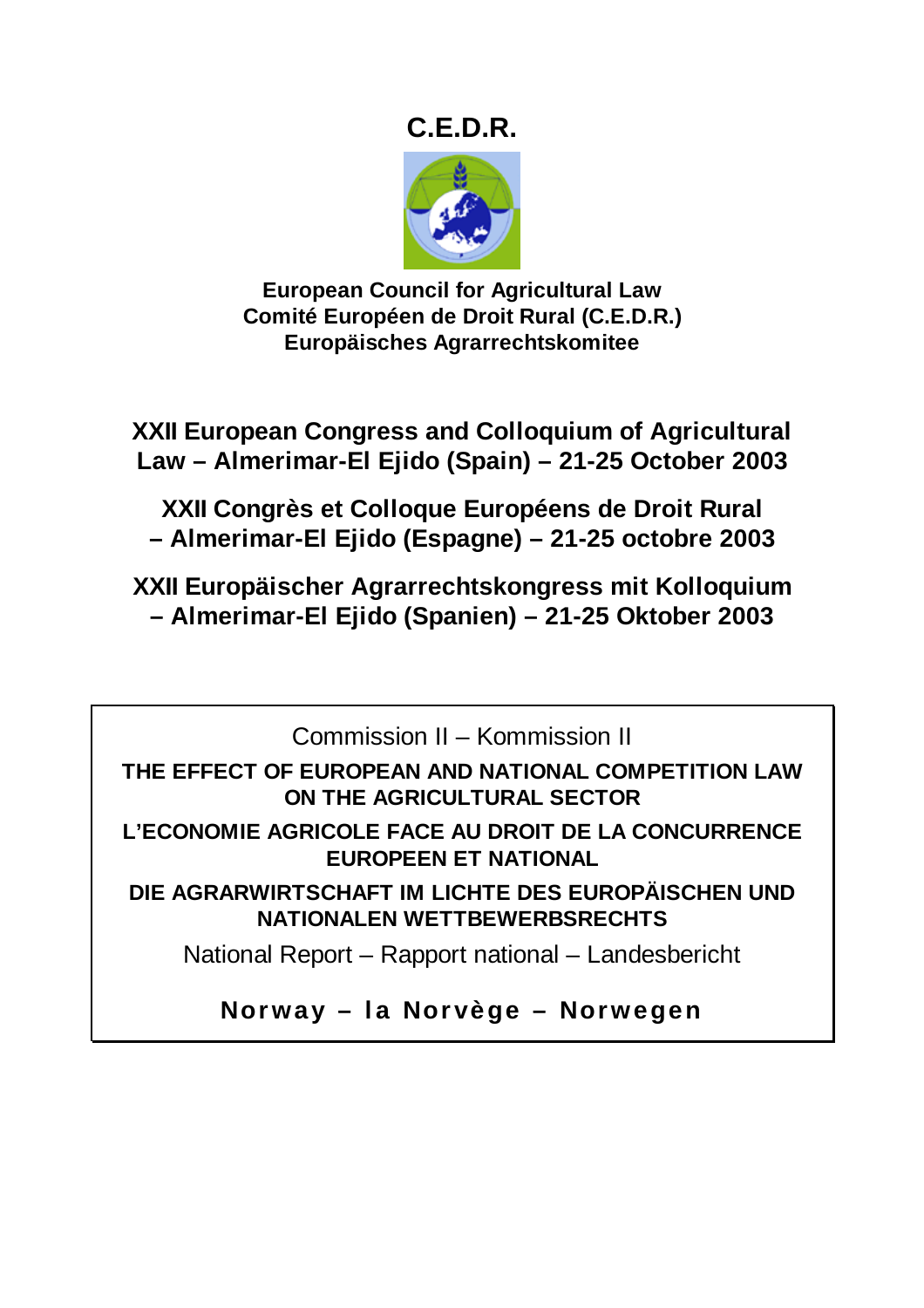# **Norwegian report – Rapport norvégien – Norwegischer Berichte**

# **Adviser Monica AUBERG, Royal Ministry of Agriculture**

# **1. National Competition Law**

.

# **1.2) Legal foundation of national Competition Law.**

# *The legal basis for the national competition law*

Norway's legislation for competition law is laid down in the Norwegian Competition Act.

The purpose of the Act is to achieve efficient utilization of society's resources by providing the necessary conditions for effective competition.

Being based on an intervention principle rather than on a prohibition principle, Norwegian Law does not in general require proof that an act of conduct constitutes abuse of dominant position, in order for the Norwegian Competition Authority to be able to intervene against the practice. It is sufficient for the Norwegian Competition Authority to show that an action is liable to restrict competition, contrary to the purpose of efficient resource utilisation, in order for the Authority to intervene.

The Norwegian Competition Authority is also empowered to evaluate public schemes and regulations, and point out anti-competitive practices on an individual basis.

Norway is a part of the European Economic Area (EEA) through it's membership in EFTA. The rules and regulations in the EEA Agreement have been implemented into Norwegian legislation through special Acts and regulations. For more about this, se section B "National Law and EC Law".

# *Prohibitions*

The Norwegian Competition Act contains prohibitions on collusive pricing, mark-ups and discounts. These prohibitions apply in connection with the sale of services and goods, but not with purchases. All forms of collaboration in connection with tenders are prohibited.

It is forbidden for suppliers to fix or seek to influence recipients' prices. This provision applies to both goods and services. Nevertheless, an individual supplier may provide recommended prices for recipients' sales of goods or services when the prices are clearly specified as recommended.

Furthermore, there are prohibitions on market sharing in the form of area division, customer division, quota distribution, specialisation and limitation of quantity. However, an individual supplier may agree to market sharing with his recipients, or determine market sharing for them, for example in the form of exclusive agreements or selective distribution systems.

#### *Action against harmful restrictions on competition*

The Act gives the Competition Authority powers to intervene against agreements, terms of business and activities that may restrict competition. Among other things, the Competition Authority can prohibit practices that maintain or strengthen a dominant position in the market, refusals to deal, the restrictions of customers' choices and restraints that make production, distribution or sales more expensive or which bar competitors from the market. Decisions concerning intervention may involve issuing prohibitions and orders, or granting conditional clearance. Decisions may involve price regulation.

Breach of the Competition Act is punishable. In addition the Act authorizes two types of civil actions, profit relinquishment of gains and coercive fines.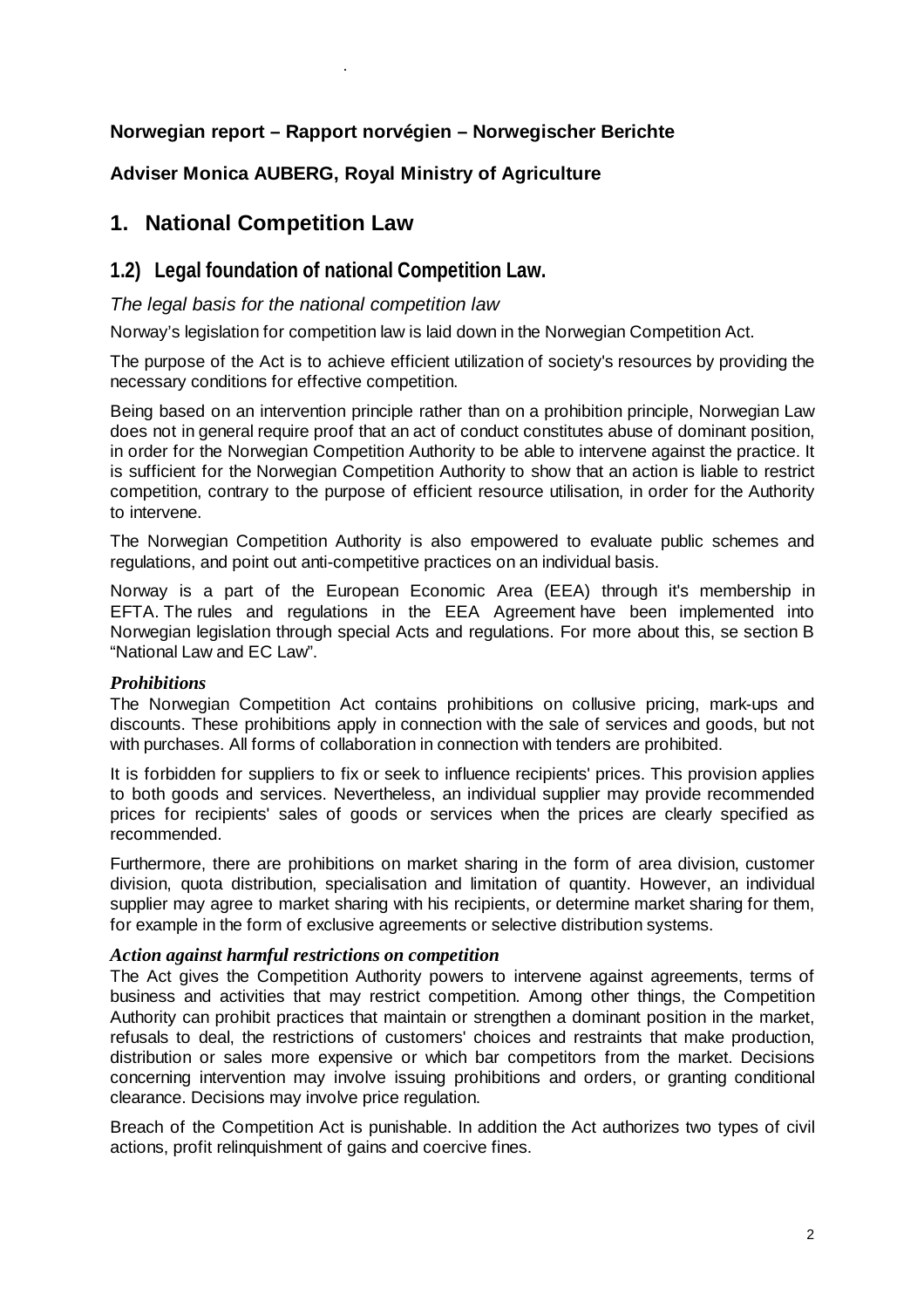Intentionally or negligently infringements are liable to fines or to imprisonment for up to three years. Under aggravating circumstances imprisonment for up to six years may be imposed. Imprisonment has so far not been applied.

Where a gain has been achieved by an infringement of the Act or decisions pursuant to the Act, the undertaking which has made such a gain may be required wholly or partly to relinquish it. This also applies when the undertaking which makes the gain is different from the offender. Relinquishment of gains is a civil means and an alternative to motion for punishment.

In order to ensure that individual decisions pursuant to the Act are complied with, the Competition Authority may determine that the undertaking against which the decision is directed shall pay a continuous fine to the State until the situation has been rectified. The fine shall not take effect until the time limit for appeal has passed. If the decision is appealed no fine shall take effect until the appeal is decided. Coercive fine can be imposed independently of subjective negligence. It is sufficient that it objectively exists an infringement of an individual decision.

On April 10, 2003, the Competition Law Reform Commission submitted a proposal for a new Norwegian Competition Act. The proposal makes several changes from current legislation. Among other things, it proposes to authorize the Norwegian Competition Authority to issue administrative fines for violations of the prohibitions of the Competition Act. Furthermore, the companies or individuals that cooperate with investigators may have their fines or punishment reduced.

# *Horizontal and vertical restraints*

.

Horizontal agreements are agreements made between firms at the same level of the production cycle, for instance an agreement between two producers of food grain.

Vertical agreements are agreements made between parties at differing levels of the production process. An example is an agreement between a slaughter, a processing factory and a distributor of meat.

The Norwegian Competition Act does not contain specific provisions on respectively horizontal and vertical restraints, but it holds tree general provisions on specific forms of competition regulations (price control, tender regulation and market sharing). The prohibition of collaboration on, or use of influence to achieve, market sharing, is general in its wording and will therefore be able to embrace a collaboration on differing levels of the production process. However, for the prohibition to apply it is a condition that the participants achieve a mutual protection against competition, and this will only arise if the parties are actual or potential competitors. The vertical agreement must therefore as a starting point contain an element of horizontal collaboration in order for the prohibition against market sharing to apply.

# *Exceptions and exemptions from the prohibitions of the Act*

There are both statutory exceptions and a provision that establishes an admittance to give exemptions from the prohibitions of the Competition Act. None of the exceptions embraces all the prohibitions of the Act. This is partly because it is not wanted and partly because it is not necessary.

# *Exceptions for collaboration on sales of agricultural, forestry and fisheries products*

The prohibitions of collaboration and influence on prices, mark-ups and discounts (Section 3- 1), the prohibition of collaboration on, or use of influence to achieve, market sharing (Section 3- 3) and the prohibition of associated undertakings determining or encouraging restraints (Section 3-4), shall not prevent collaboration or restraints in connection with the sale or supply of Norwegian agricultural, forestry or fisheries products from producers or producers' organizations in agriculture, forestry or fisheries.

There is a more detailed statement of this exception under section II "Special provisions for agriculture in Competition Law".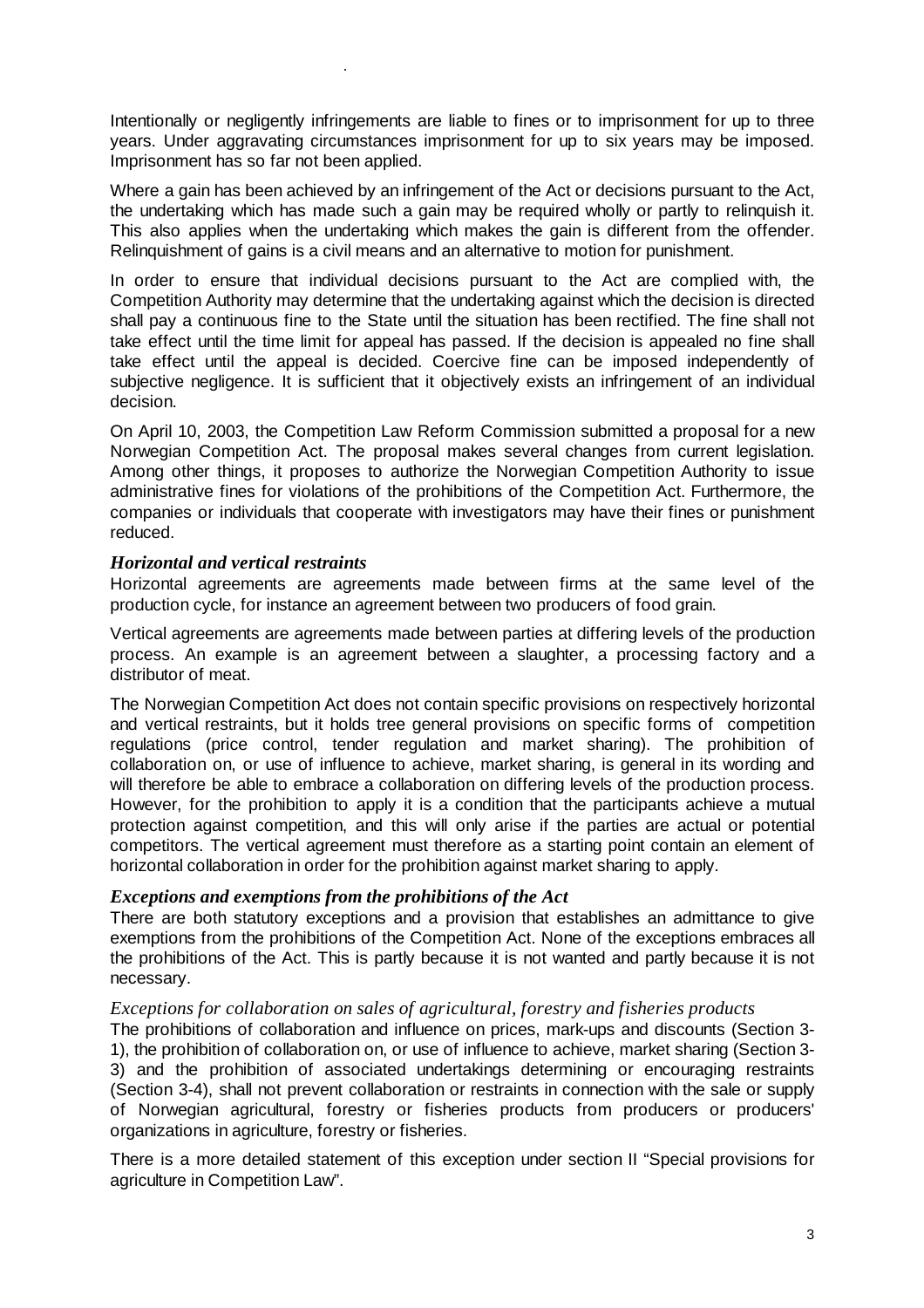# *Exceptions in connection with joint projects*

.

The prohibition of collaboration and influence on prices, mark-ups and discounts (Section 3-1), the prohibition of collaboration and influence on tenders ( Section 3-2) and the prohibition of associated undertakings determining or encouraging restraints (Section 3-4), shall not prevent two or more undertakings collaborating on individual projects and submitting a joint tender or offer for joint supply of goods or services.

This exception applies only where it is made clear in the offer what the collaboration involves and who the collaborating parties are.

# *Exceptions for collaboration between owner and company and companies with common owners*

The prohibitions in Sections 3-1, 3-3 and 3-4 shall not prevent collaboration or restraints between owner and company where the owner has more than 50 per cent of stocks, shares or corresponding equity stakes giving voting rights. This exception also applies to collaboration and restraints between companies in the same group of companies.

#### *Exceptions for patent and design licence agreements*

The prohibitions in Sections 3-1, 3-3 and 3-4 shall not apply to restraints on competition that are determined between licenser and licensee by an agreement stipulating the licensee's right to utilization of a registered patent or design.

#### *Exemptions from the prohibitions of the Act*

The Competition Authority may, through individual decisions or regulations, grant exemption from the prohibitions in Sections 3-1 to 3-4 provided that:

- a) restraints on competition mean that competition in the market concerned will be increased,
- b) increased efficiency must be expected to more than compensate for the loss due to restriction of competition,
- c) restraints on competition have little significance for competition, or
- d) there are special grounds for doing so.

Conditions may be imposed for exemption.

Exemption may be revoked if the conditions for exemption are not fulfilled or the prerequisite for exemption is no longer present.

#### *Intervention against anti-competitive behaviour*

The Competition Authority may intervene by individual decision or regulations against terms of business, agreements and actions where the Authority finds that these have the purpose or effect of restricting, or are liable to restrict, competition contrary to the purpose of the Act. This encompasses for example terms of business, agreements and actions that can:

- a) maintain or strengthen a dominant position in a market with the help of anti-competitive methods, or
- b) restrict clients' choices, make production, distribution or sales more expensive, bar competitors, refuse dealing with or deny membership of associations of undertakings.

Refuse dealing includes the situation where an undertaking is only willing to engage in trading activities on specific terms.

Decisions concerning intervention may involve imposing a prohibition or order, as well as granting conditional permission. Moreover, the decision may involve regulation of undertakings' prices. This also applies in the event of market failure as a result of natural monopoly, public controls or other factors.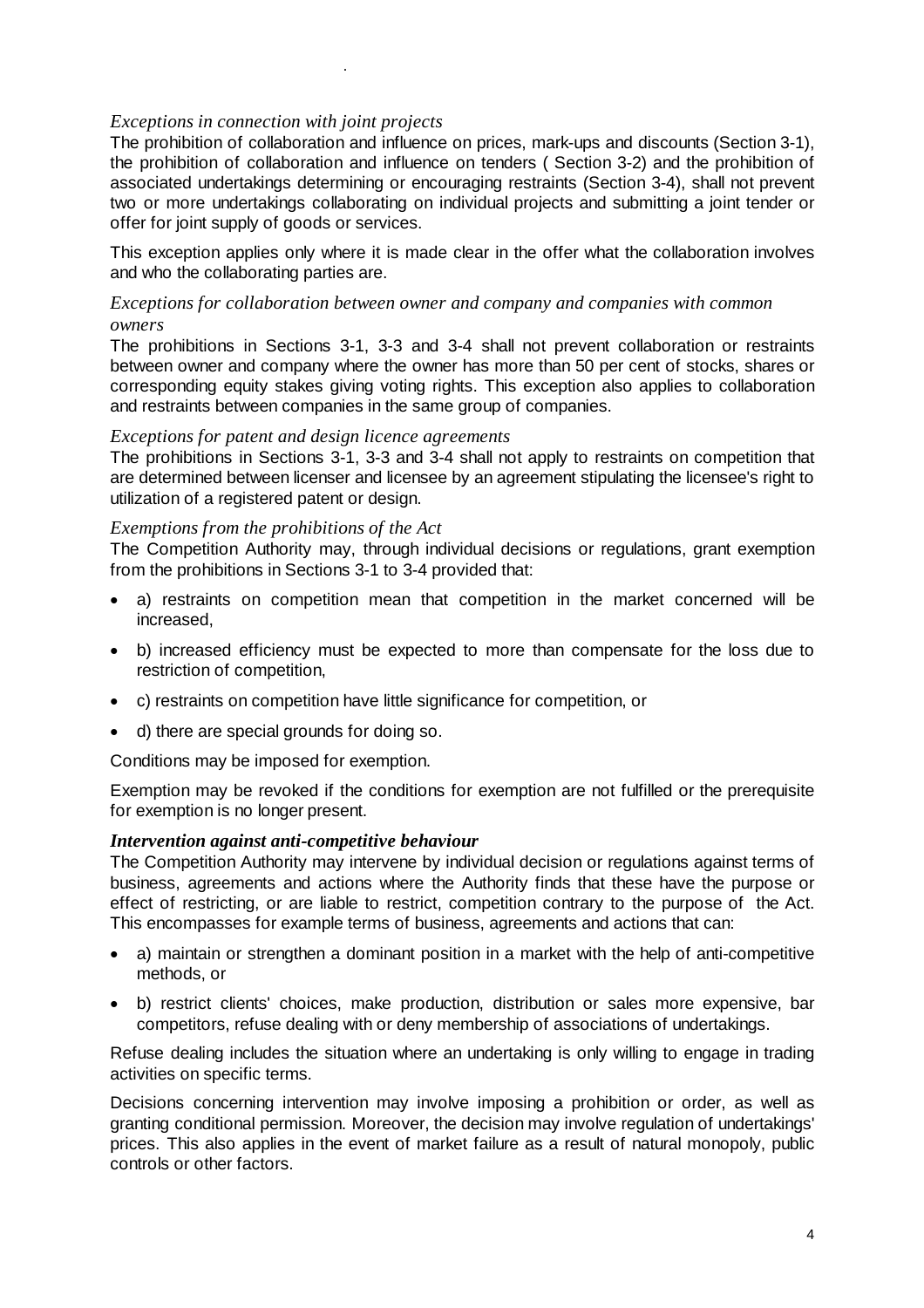Regulation of undertakings' prices may be effectuated both against a single undertaking and against groups of traders. Price regulation will normally be a secondary instrument compared to other measures.

The expression "terms of business, agreements and actions" is so extensive that it is hard to imagine types of restrictive practises or unilateral behaviour where it can not be intervened. It can be intervened in situations that is not covered by the prohibition provisions or in agreements covered by the exceptions from the prohibitions.

Under the Competition Authority's competition policy it is found that an act does not restrict competition unless the undertaking that executes the act, has market power. The reasoning is that an undertaking with market power is in the position to act independently of the disciplinary effects of competition. Thus it can find it profitable to maintain prices higher than the marginal costs. The effect of market power can therefore be reduction of socio-economic efficiency. An example of an undertaking with market power is the dairy co-operative in Norway (Tine BA) which purchases 99% of all Norwegian colostrum and has 98 % of the end market of milk. Another example is Prior, also a co-operative, which purchases 89 % of all chickens and has 82% of the end market.

There is no unambiguous definition of market power. Market power is often connected to an undertakings ability to behave independently of its customers and competitors. In the Competition Authority's recent competition policy, market power is described as an undertakings ability to carry out not insignificant price changes with no appreciable effect on turn-over.

The Competition Law Reform Commission proposes that the new Competition Act include prohibitions against agreements restricting competition and abuse of dominant market position. This is a far more comprehensive prohibition than under the current Competition Act and it will make it more important than before that undertakings themselves assess whether their conduct causes problems for the competitive situation in the market. The task of the Competition Authority will focus more on verifying that the prohibitions are adhered to.

# *Mergers*

.

Both the Competition Act and the EEA Agreement authorizes intervention in mergers that have a negative effect on the competitive situation. The exceptions in the Competition Act for collaboration on sales of agricultural, forestry and fisheries products, do not embrace the Authorities title to intervene against acquisition of enterprises. As regards the EEA Agreement however, it can not be applied on unrefined and a number of more precisely stated refined agricultural products.

The provisions authorizes intervention in both horizontal and vertical mergers. The basic condition for both provisions is that the effect of the concentration is a restriction of competition.

A fundamental partition between the two set of rules, is that there is no notification duty for concentrations regulated by the Competition Act, opposite to the EEA Agreement. In addition, the aim of the EEA Agreement is to contribute to integration within the EEA. The Norwegian Competition Act does not have such an aim. This implies that an assessment of a merger can give different outcome dependent on which of the set of rules that is applicable.

An example where the Competition Authority intervened in a merger in the agricultural sector, is a merger between ten dairy companies. The ten dairies (TINE Meieriene) were separate legal entities, organized in co-operatives where the dairy farmers owned all the shares. There was one central unit (Tine Norske Meierier), owned by these dairies. As a co-operative owned by co-operatives, Tine Norske Meierier was a secondary co-operation. The coordination of prices and production that took place between the dairies was undoubtedly embraced by the prohibitions against collaboration on prices and market sharing. However, they could collaborate with no regard to this, because of the exception in § 3-8 for agricultural products. In April, 2002, the dairies reached a merger agreement. They agreed that Tine Norske Meierier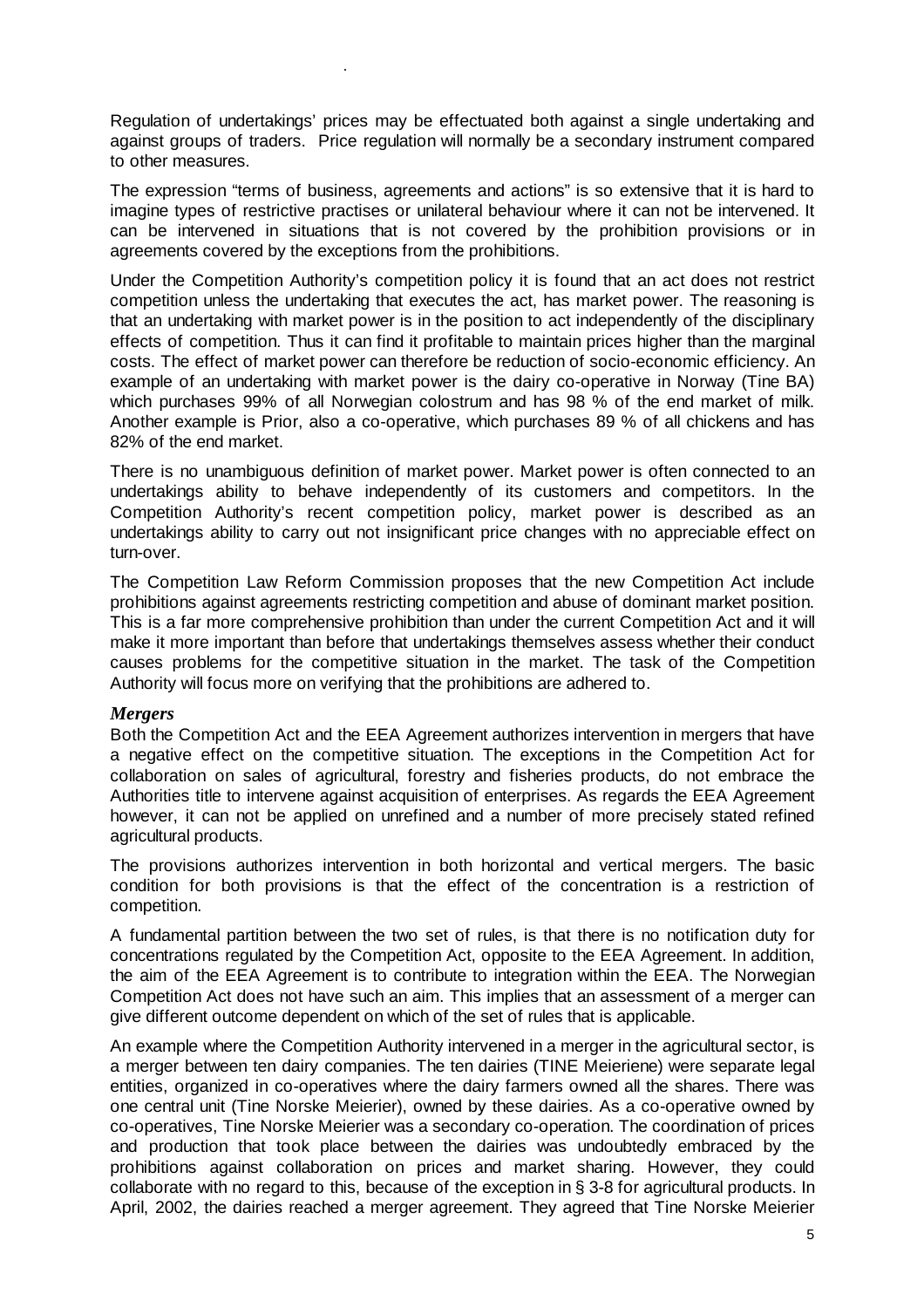should acquire the ten dairies' possessions, privileges and liabilities. Tine Norske Meierier changed its name to Tine BA and is no a concern.

.

The Competition Authority assessed the competitive effects of the merger and found that Tine BAs dominating position, the very limited number of competitors and the fact that there were substantial barriers to entry even before the merger, would restrict competition further and thus strengthen the substantial restriction of competition. The Authority found however, that the merger could be permitted if Tine BA fulfilled certain conditions. Among other things they had to agree to a duty to deliver colostrum to competitors and to sell two of the dairy plants.

There has been corresponding mergers in the meat sector and the white meat and eggs sector. The Competition Authority did not intervene in these mergers, due to the fact that there existed real competition in these markets, as opposed to the dairy market.

Among the suggested changes in the proposal of a new Competition Act, is the introduction of regulations that establish an obligation to notify information about concentrations over a certain size. The content of the proposal is that the regulations only can be applied on mergers that leads to conclusive influence over an undertakings activities. The requirement of control implies an harmonization to the EEA-rules. It will still be a requirement to intervene that the merger has a negative effect on the competitive situation.

# *Are other aspects than effective competition relevant when applying the Act?*  The Competition Acts preamble reads:

*"The purpose of the Act is to achieve efficient utilization of society's resources by providing the necessary conditions for effective competition."* 

According to the preparatory works of the Act, socio-economic efficiency is the basis of the competition policies purpose. Socio-economic efficiency implies no slathers with resources. Even though this is the purpose of the Act, other motives are not excluded from being taken into account when interpreting the Act. For instance is the relation to other motives and areas of policy expressed in specific provisions of the Act. An example of this is the exception from the prohibition provisions for the first-hand trade of Norwegian agricultural, forestry and fisheries products.

Still, balanced against other considerations when assessing the competition act, the purpose of effective competition will normally carry the heaviest weight, unless the specific provision expresses otherwise.

The Competition Law Reform Commission has proposed that the Competition Authority **shall**  intervene in mergers when the terms of intervention is present (opposed to today's **can**provision). The purpose of the change is to make it clearer that the Competition Authority may not put decisive weight to other considerations than competition and efficiency when assessing whether to intervene or not. The Government will, however, be authorized to permit a merger where the Competition Authority has intervened, if public interests makes it desirable.

# **1.2) Special provisions for agriculture in Competition Law**

# *Extension of farmers' possibilities due to the Competition Act*

The exclusionary provision for agriculture in the Competition Act reads as follows:

• "§ 3-8 Exceptions for collaboration on sales of agricultural, forestry and fisheries products

The prohibitions in Sections 3-1, 3-3 and 3-4 shall not prevent collaboration or restraints in connection with the sale or supply of Norwegian agricultural, forestry or fisheries products from producers or producers' organizations in agriculture, forestry or fisheries."

According to this provision the prohibitions against collaboration on prices, market sharing etc. do not apply for trade with Norwegian agricultural, forestry and fisheries products from producers or producers' organizations. The reasoning for the exception is the need to carry out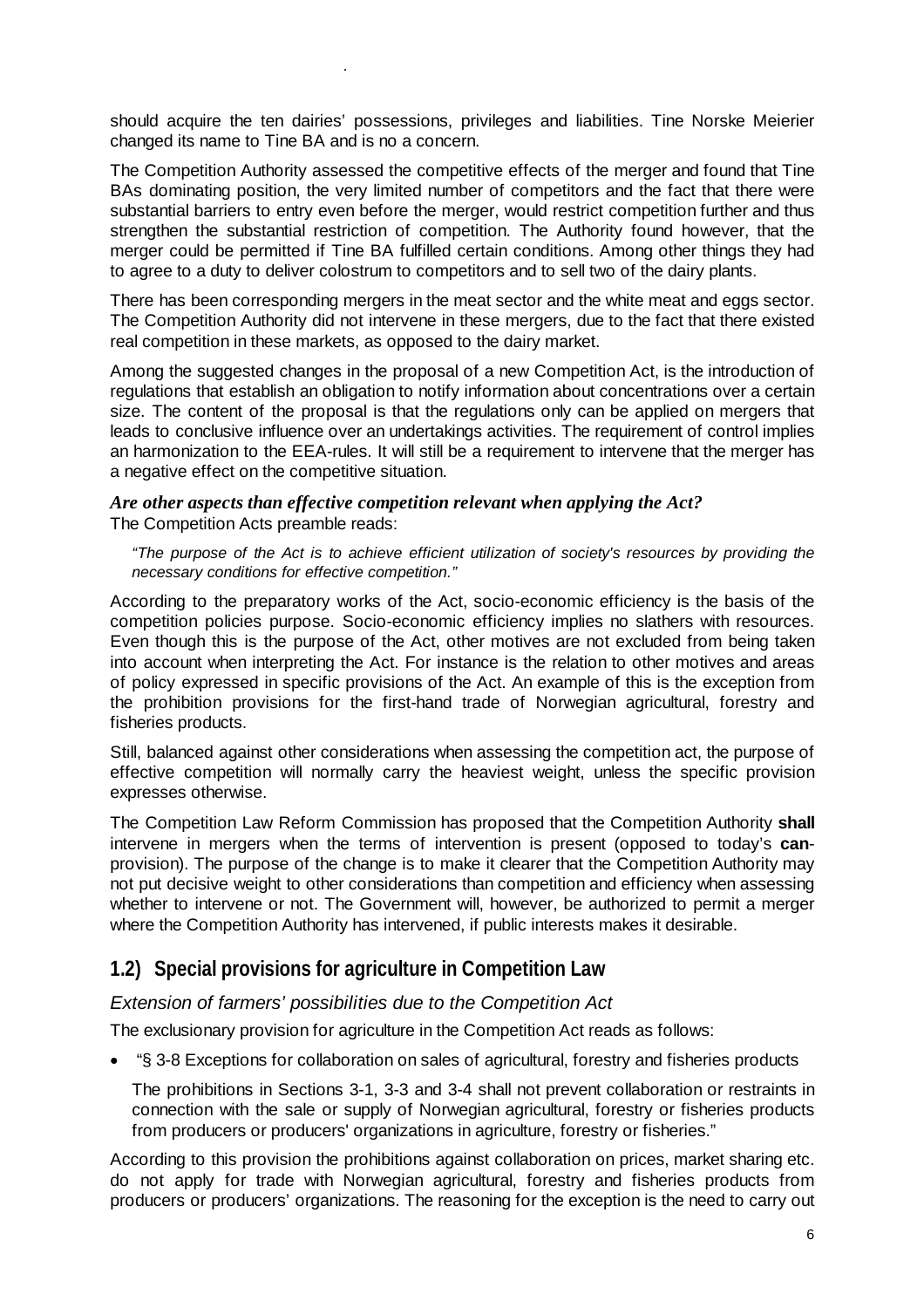the price determinations and regulations that the agricultural policy is based on. There is not made an exception from the prohibition of collaboration and influence on tenders.

For the exception to apply, two conditions must be complied with. First, the regulation must apply to Norwegian agricultural, forestry or fisheries products. This implies that the exception does not apply to collaboration connected to sales of imported products. Secondly, the seller must be a producer or producers' organization within these industries.

It is assumed that the exception applies to all products of primary industries which are object of market regulation in form of quota agreements or price agreements with the Government, or which are part of the Agricultural Agreements between the Government and the farmers unions. There are, however, no demand that such regulations are implemented. In a case where dried grass where used as feed, it was considered as an agricultural product also in absence of market regulation.

The exception applies primary to first-hand sales, but according to the Competition Authority's policy, the exception may also apply to resale from producers' organizations if the organization makes purchases and resales on own account. It does, however, seem unresolved how much processing that is claimable before the exception ceases to be applicable.

A producer is a person who engages in industry within agricultural, forestry or fisheries, and who himself brings the products forward to first-hand sales. A producers' organization is a union or organization of producers within agricultural, forestry or fisheries. The form of business organization is not relevant. The Competition Authority does seem to comprehend that the producers' organizations must be 100% owned by producers, but the question has never come to a head. There was a case where the question was if the exception in § 3-8 applied to a collaboration between Kjøttbransjens Landsforbund, which organizes the private, independent part of the meat industry, and Norsk Kjøtt which is a co-operate owned by farmers. Since Kjøttbransjens Landsforbund not are owned by producers, but is an independent trade association for various meat companies, the exception in § 3-8 did not apply, and the collaboration between Kjøttbransjens Landsforbund and Norsk Kjøtt was not included in the exception.

According to the Competition Authority's policy, the exception do not only apply to producers and wholly-owned producers' organizations, but also companies owned by these.

The range of the exception is of importance for what measures the Competition Authority can effectuate to provide the necessary conditions for effective competition and a more socioeconomic efficient resource use in the agricultural industry.

# *The Agricultural Agreement*

.

Important parts of the agricultural policy, in particular the policy concerning use of economic measures, are laid down in the Agricultural Agreement. The main Agricultural Agreement dates from 1952. Due to this agreement the farmers unions have a right to negotiate with the Government on questions related to product prices and the amount of economic support given to farmers.

The result of the negotiations must be approved by the Parliament. If the negotiating parties do not reach an agreement, the Government proposes to the Parliament that the solution shall be based on the original offer given by the Government. In any case it is the Parliament that decide whether to approve of the negotiated agreement, or to choose another solution.

If the negotiating parties do not reach an agreement, the unions normally undertake themselves to accept the Parliaments decision as if it was an agreement. This is necessary, among other things due to the union's obligations to participate in the market regulations through the cooperation between the unions and the larger co-operative organisations in agricultural trade and processing.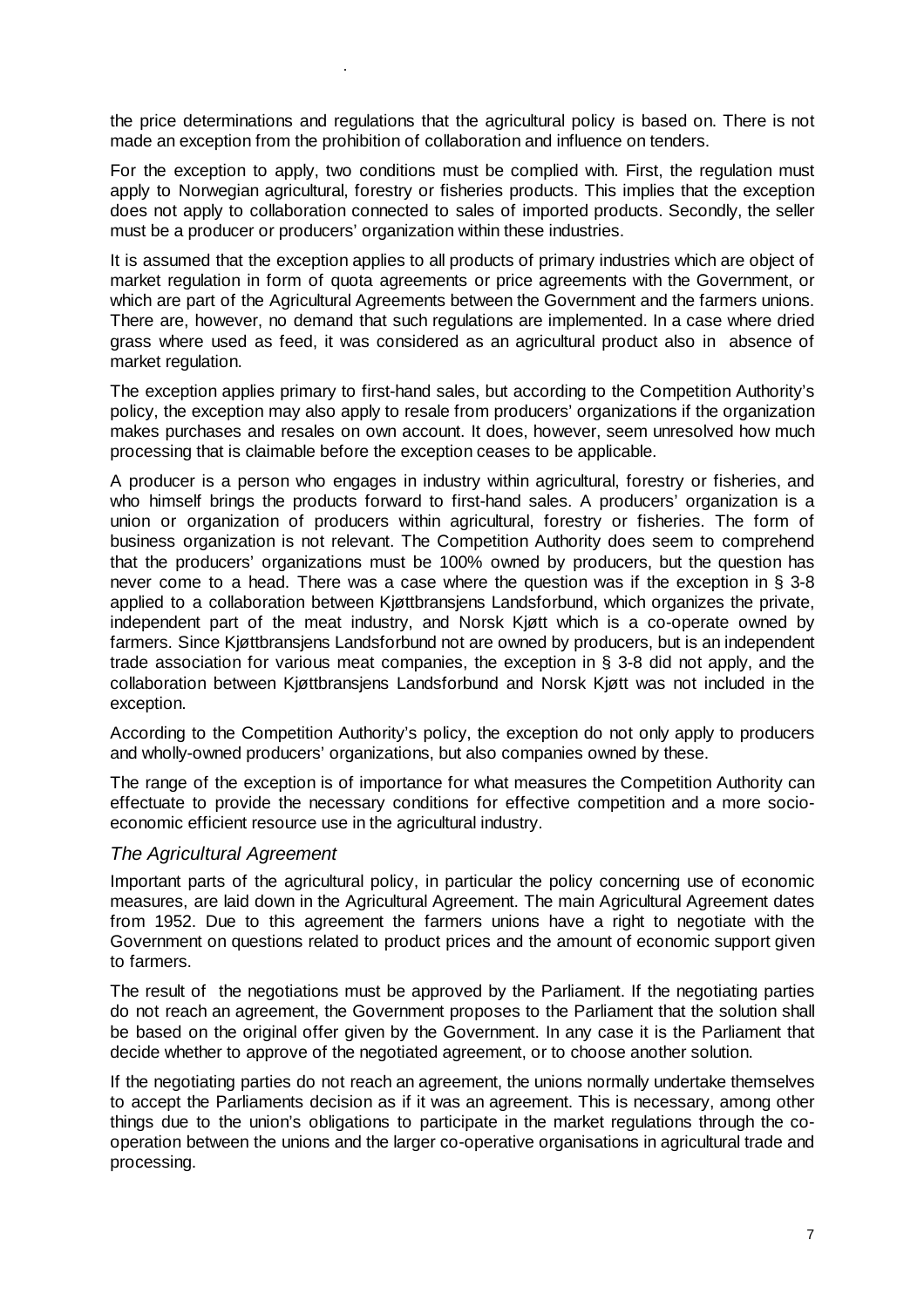Negotiations as described do only apply to the agriculture and reindeer activity. Forestry is not covered by any similar agreement. This is because forestry in a self-reliant activity and there are little support schemes.

# *Supervision of the agricultural sector*

.

It is assumed that the Competition Authority may intervene against anti-competitive behaviour, cf.  $\&$  3-10, if regulations covered by the exception for agricultural products in  $\&$  3-8 have concrete harmful effects in conflict with the purpose of the Act. Still, due to the superior sectoral policies it is reasonable to assume that the Competition Authority will use this access to intervene with prudence.

There are examples where the Competition Authority has used its title to intervene against anticompetitive behaviour in the agricultural sector. Norske Eggsentraler, which is an egg cooperative and the solely slaughterhouse for fowls in major parts of the country, had a policy where the conditions for slaughter of fowls depended on if the supplier of fowls also supplied eggs to the co-operative. Norsk Eggsentraler stated that the reason for this was that slaughtering and sales of fowls is unprofitable and therefore a cost for the co-operative. Therefore, they said, the slaughtering was subsidised by the prices of eggs if the supplier also delivered eggs. If the supplier did not deliver eggs, he had to pay the co-operatives cost by receiving the fowls.

The Competition Authority found that the different conditions for slaughter of fowls only existed in areas where the co-operative met competition on eggs. In addition, the competition in the egg market seemed to be directly affected of Norsk Eggsentralers policy. The Competition Authority banned the policy.

Also the Ministry of Agriculture and the Norwegian Agricultural Authority has important roles in providing the necessary conditions for effective competition in the agricultural sector. It is a political aim to increase the competition for agricultural products to achieve a more costeffective production, increased diversity and beneficial price developments. The co-operative organizations within the dairy sector, the meat sector, the white meat and eggs sector, the grain sector, the fur-bearing animal sector and the honey sector, all has a dominant position in the market within their respective fields. This position is necessary to be able to regulate the market. It gives them the opportunity to set prices at a level that, through the year, can contribute to a general level of prices according to the Agricultural Agreement.

In order to achieve the political aims as mentioned, the Ministry of Agriculture and the Norwegian Agricultural Authority at present have a thorough appraisal of the regulations within the most important sectors (dairy, meat, white meat and eggs, grain, fruits and greens) in order to improve the external conditions for the independent actors in the markets. As a part of this work the Ministry has proposed changes in the regulations of the market regulators obligations, e.g. an obligation to give the other parties in the market equal access to information about market forecasts, price quotations and regulations activities.

The agricultural administration has so far no legal means to intervene if the co-operatives behave in anti-competitive manners. It does however, have substantial political means to suppress this kind of behaviour through the support schemes given to the farmers through the Agricultural Agreement.

# *The prospective of the exception in § 3-8*

The current exception in § 3-8 for the agricultural sector has made it possible to administrate the prices on agricultural products and to regulate the markets in order to achieve;

- price stability for the farmers all over the country
- steady marketing possibilities
- supplies in all consumption areas to fairly identical prices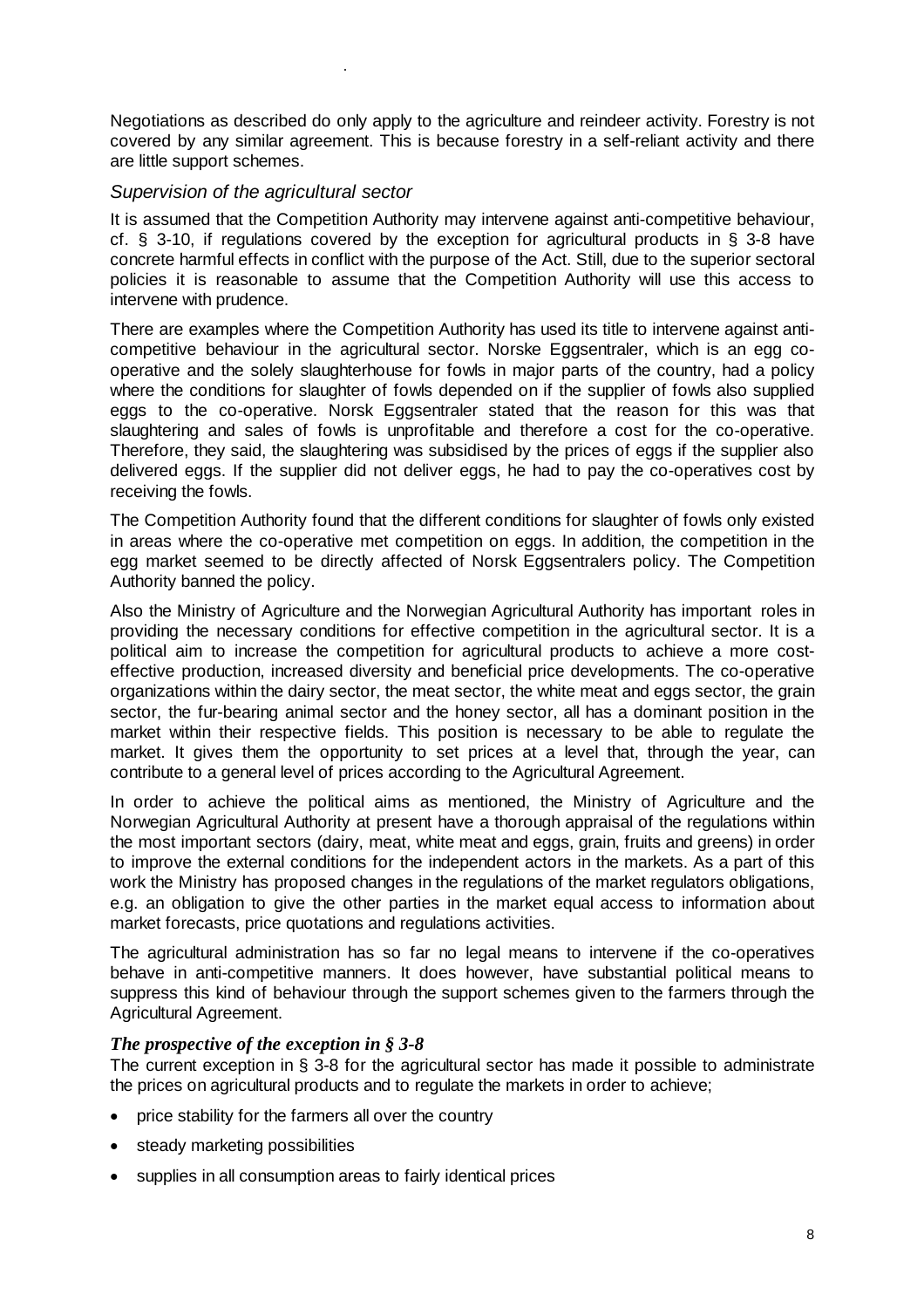• prices as identical as possible with the premises in the Agricultural Agreement, contemporary as the price in the market is held at or under the agreed level.

The Competition Law Reform Commission has proposed to remove the exception in § 3-8 from the Act, and instead establish a statutory authority for the Government to decide if the exception should be continued. Therefore, the Ministry of Agriculture must know assess the need for a continued exception for agricultural products. If the exception is being continued, the question of what products should be embraced of the exception, will be of great interest, since the large agricultural co-operatives continuously stakes on new arenas and products.

# *Protection of farmers*

.

The Competition Act does not contain any special provision protecting farmers from discriminatory or obstructive practices. However, due to the market regulation scheme the large co-operatives within each sector (dairy, meat, grain, white meat and eggs) are imposed some duties. Among other things, they are obligated to accept all products that are being offered from the producers, at regulated prices (within certain frames). Accordingly, the primary producers are secured sale on their production. If a co-operative should refuse to accept a product, or discriminate on prices, the decision may be brought before the Omsetningsrådet (The Agricultural Marketing Board).

In theory, the farmers are also protected by the general provisions in the Competition Act. However, in practice it is reasonable to assume that the Competition Authority will not consider these cases, but leave it to the Omsetningsrådet and the agricultural administration (the Norwegian Agricultural Authority and the Ministry of Agriculture).

# **2. National Law and EC Law**

# *Implemented EEA-rules' legal status in Norwegian Law – supremacy?*

Norway is not a member of the European Union (EU), but as mentioned we have joined the EEA Agreement. A difficult question during the negotiations was what legal status the EEArules should have in national law. The EC claimed that it was unacceptable that the EEA-rules should be less binding than the corresponding EC-rules. For the EFTA countries it was impossible to unite the principle that the EEA Agreement should be international law with supremacy over national law and constitution. The solution was a compromise where the EFTA-states agreed to secure the supremacy of the EEA-rules through national legislation. Norway has accomplished this by Act No. 109 of 27 November 1992 relating to Implementation in Norwegian Law of the Main Agreement on the European Economic Area (EEA) etc. section 2, which reads as follows:

"In the event of conflict, provisions of Acts that serve to fulfil Norway's obligations under the Agreement shall prevail over other provisions governing the same matters. The same applies if regulations that serve to fulfil Norway's obligations under the Agreement conflict with other regulations, or if such regulations conflict with a subsequent Act."

It is only necessary to apply this provision if it is not possible to explain away the conflict, e.g. by interpreting the particular provisions area of application in a way that no actual conflict arises. In addition, there is a presumption principle that says that Norwegian law as far as possible should be interpreted in accordance with international law obligations. This reduces the likelihood of critical conflicts.

The relation between the Norwegian Competition Act and the competition rules in the EEA **Agreement** 

The rules and regulations in the EEA Agreement have been implemented into Norwegian legislation through special Acts and regulations.